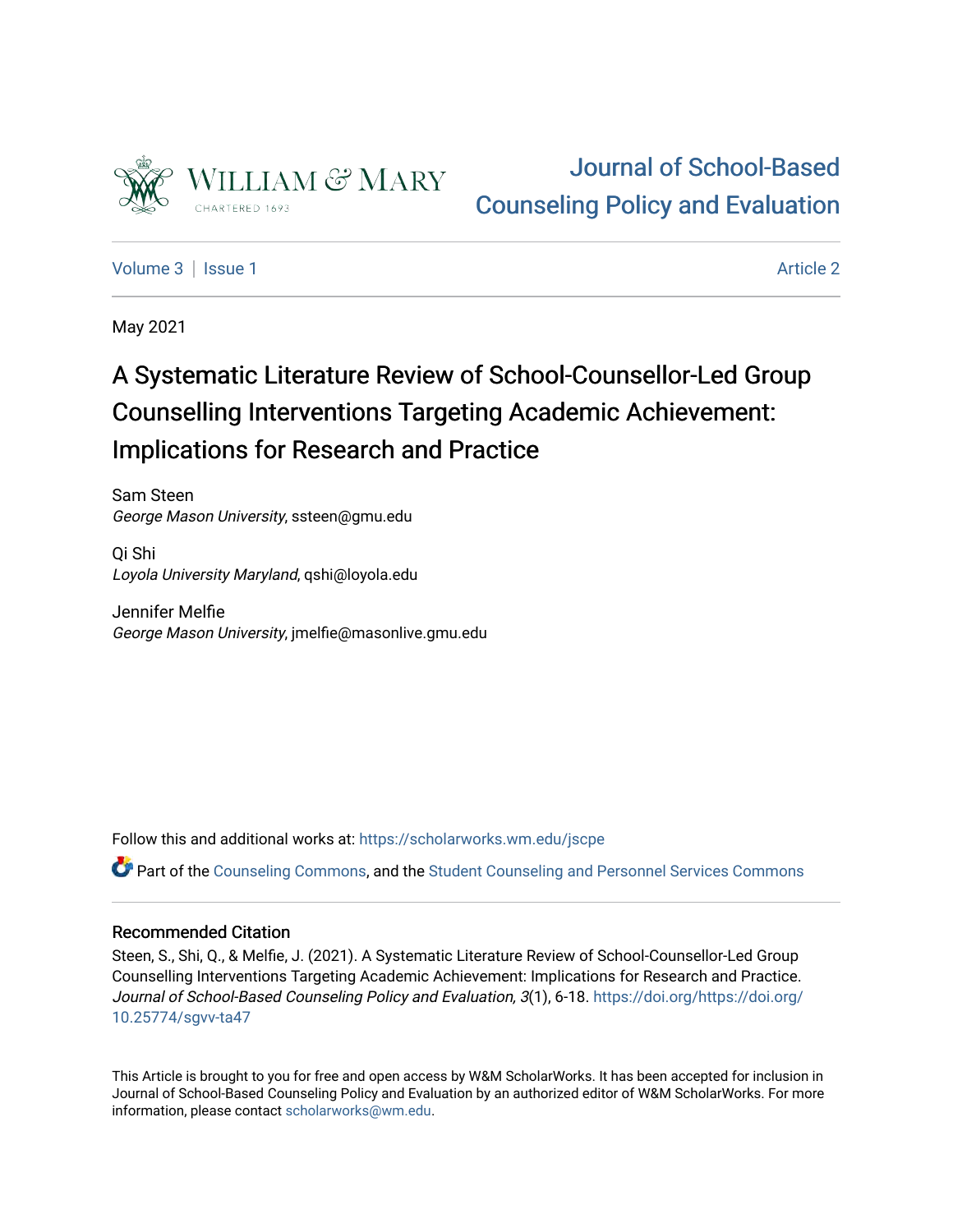# A Systematic Literature Review of School-Counsellor-Led Group Counselling Interventions Targeting Academic Achievement: Implications for Research and Practice

Sam Steen George Mason University Qi Shi Loyola University Jennifer Melfie George Mason University

# **Abstract**

This article reviews group counselling interventions conducted by school counsellors that aimed to improve academic achievement. A total of 12 studies met these criteria. The studies that used comprehensive/comparative tests and GPA as academic achievement outcome measures had moderate to large effect sizes. Secondly, this review broadly examined whether a protocol or group manual was used, the number of group sessions, and demographic information of the group leaders and students. Implications and recommendations for future research are provided including exploring more international articles.

*Keywords*: group counseling interventions, academic achievement, literature review

School Counsellors have the requisite educational background and skill set to use group counselling interventions within school settings to meet an array of student developmental needs (American School Counselor Association [ASCA], 2019). While it is clear that groups in school settings are promoted as effective at addressing a variety of different issues for children and adolescents, the evidence still remains scarce (ASCA, 2019; Griffith et al., 2019). Specifically, the ASCA (2014) position statement on group counselling suggested that groups in school settings promote academic achievement and personal growth, yet more research is warranted concerning achievement outcomes in particular (Zyromski et al., 2018). In fact, it is argued that evidence-based school counselling scholarship is lacking in counsellor education and hinders the development of practice within the school counselling field. However, the literature base is still limited from which to draw these conclusions. In part this is explained by the fact that it is very difficult to facilitate group counselling interventions and to conduct studies with rigorous research designs (e.g., large sample size, controlled studies, high treatment fidelity) in school settings (Griffith et al., 2019). Additionally, there remains a dearth of research that examines school counsellors' use of evidence-based practices in school counselling and this includes but is not limited to group counselling interventions (Mullen et al., 2019).

# **Group Counselling Literature Review**

The research on groups that do indeed explore academic achievement outcomes has occurred sporadically over the years and appears to still be in a nascent phase (Bruce et al., 2009; Campbell & Brigman, 2005; Gerrity & DeLucia-Waack, 2007; Kayler & Sherman, 2009; Rose & Steen, 2014; Truneckova & Viney, 2006; Whiston et al., 2011). Some studies examined general areas of focus on children and adolescents being served in groups. For example, Hoag and Burlingame (1997) reviewed 56 studies and determined that group counselling has a substantially positive impact on children and adolescents. Prout and Prout (1998) found a positive effect for students on a broad range of measures. Shechtman's (2002) position piece reviewed group work in schools and suggested that there was consensus for effectiveness.

 Over 16 years ago there were 98 published research studies from 1990 to 2000 that examined the efficacy of group treatments focused on primary prevention for children (Kulic et al., 2004). The majority of these interventions occurred in a school setting; 75.6% used a treatment manual or specifically outlined their interventions, half of these interventions' treatment length were 3 months or less, and half were facilitated by a professional counsellor with or without a co-leader (Kulic et al., 2004). The results of this meta-analysis also supported the notion that some groups in schools are facilitated with structured treatment manuals. In addition, interventions that were cognitive-behavioral, focused on specific issues such as depression, and/or utilized with elementary school students were the most efficacious (Kulic et al., 2004). It is important for school counsellors to be aware of the research on groups for specific problems, because there is a great deal of variance in the efficacy of programs and in what can be done to make a program more effective. It is important for researchers and practitioners to work together to maximize the impact of group interventions in school systems.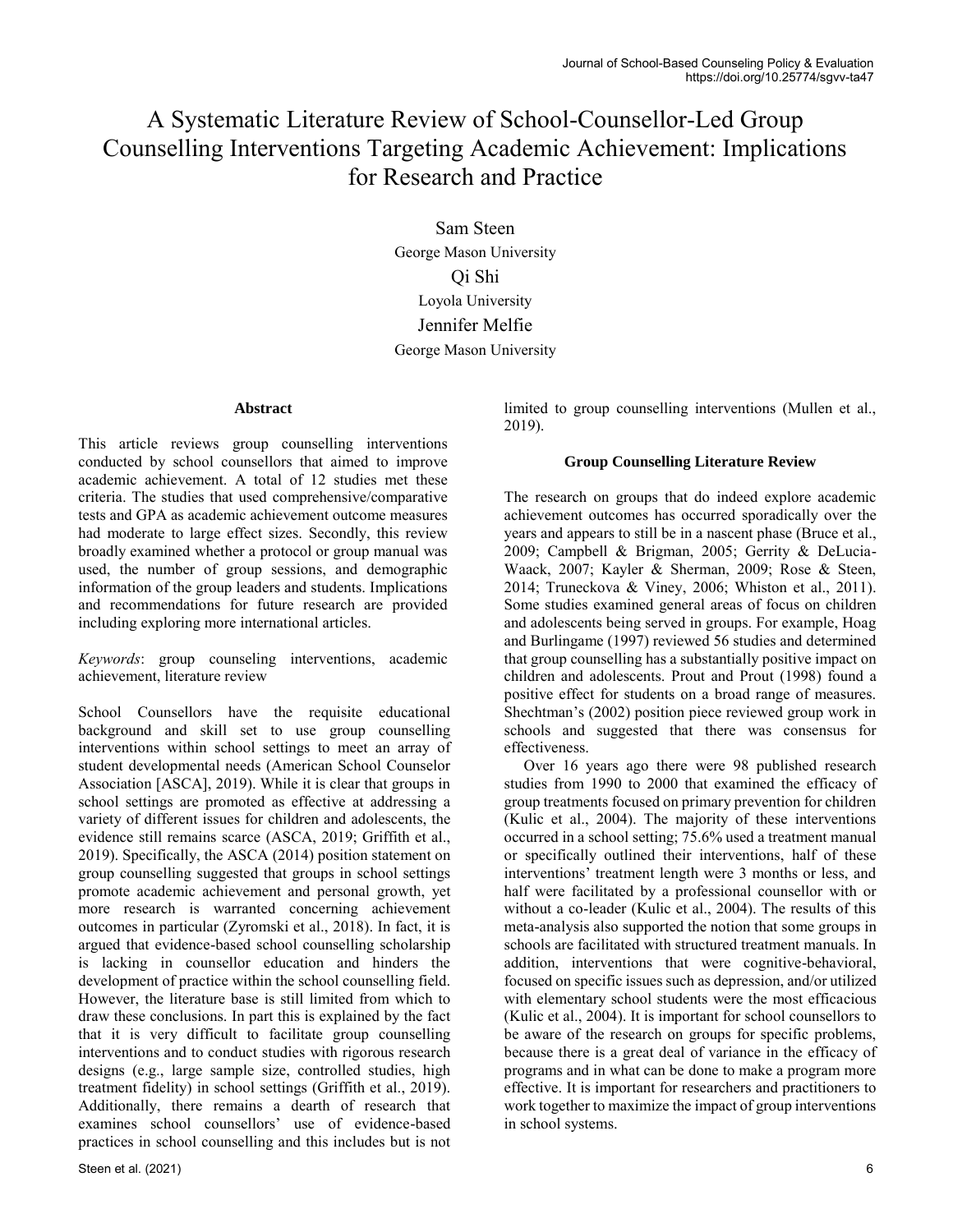More recently, ASCA compiled a document that described research examining the impact of school counsellors and school counselling programs on K-12 student outcomes (ASCA, 2015). The 45 research articles identified between 2000 and 2018 support the value of school counselling for students in academic and socialemotional development as well as college and career readiness. The articles examined were drawn from national peer-reviewed journals and included various types of interventions. Only eight of the articles were specifically related to group counselling (ASCA, 2015).

 Yet, group counselling in school settings is a subject matter that has policy implications for counsellor education, school-based practice, and furthering the development of ongoing research due to the current standard-based era requiring all educators to document how their work impacts the lives of students and academic achievement in particular (Griffith et al., 2019). This pressure stems directly from recent legislation such as Every Student Succeeds Act (2015) that some authors have argued has made a significant impact on school counseling practice (Dimmitt et al., 2007).

 While the current study does have policy implications that can be made, according to Carey and Martin (2015), changes to national standards and educational practice that focus on academic achievement solely are "not perfectly aligned with the longstanding federal policy focus on postsecondary placement" (p. 9). Despite this tension, school counsellors can use group counselling interventions to meet the needs of more students in schools. Currently, it is commonly noted that many school counsellors often have large caseloads and other non-counselling related duties that place demands on their time. In fact, the national average student to school counsellor ratio in the United States is 464 to 1 (U.S. Department of Education, 2016), while it is recommended to be a ratio of 250 to 1 (ASCA, 2019). Therefore, if school counsellors can demonstrate that group counselling has a significant impact on academic achievement, decision makers could authorize more group work in schools. As a result, more students would have access to services that may address a myriad of other important concerns along with their academic achievement.

# **Group Counselling in Schools Research Opportunities**

The summary of extant literature related to group counselling in schools suggests that group counselling programs are able to address issues including, bullying and anger management, social skills, interpersonal skills, and communication (Gerrity & DeLucia-Waack, 2000). What is less commonly found within the literature is evidence of groups attending to career and college readiness as well as academic related outcomes. There are a number of reasons to implement groups in schools. For example, group interventions conducted by school counsellors can improve attendance for rural students (Steen et al., unpublished manuscript), foster positive identity development for culturally diverse populations (Shi & Steen, 2012) and help students participate in fun activities that help evaluate the targeted outcomes (Steen & Kaffenberger, 2007; Studer et al., 2006). While the findings in the literature are largely supportive of the impact of group counselling outcomes for students, the reason for this manuscript is that we need to know more about school counsellor-led groups in schools especially concerning academic achievement because these outcomes are sparse.

 In addition to the pressure for students to achieve, schools are challenged to be more intentional in their efforts to serve a wider diversity of students. In fact, twenty years ago it was noted that school counsellors were under pressure to make intentional efforts that would lead to increases in student achievement especially for racially and ethnically diverse students. Another specific area we explored was the racial background matching between students and group -leaders and its impact on group counselling effectiveness. There are a limited number of articles on this subject, however the evidence is mixed as to whether or not it is necessary for the members and leaders racial backgrounds to be homogenous. Additional research in this area warrants more attention as at this point it is difficult to support the importance of this relationship and cultural match between group leaders and members.

# **Comparative Review of Studies**

Literature reviews are important to build a credible body of research in any area of interest such as school counselling (Carey & Martin, 2015). In order to more fully explore the impact of group counselling on student academic achievement within the literature, an article review on this topic and a statistical analysis to make results comparable across studies was conducted. We discovered four important literature reviews with significant implications for public policy related to school-based counselling, but none of these addressed group counselling in particular, which confirms to some extent that the body of research available needs to grow (Carey & Martin, 2015). Therefore, we will not review those four papers here because none of these literature reviews explicitly examined group counselling in isolation. However, McGannon et al. (2005) completed a comprehensive review of 20 years of school counselling outcome research and discovered that positive student outcomes were possible, yet the most effective practice strategies were not able to be determined. It was concluded that the body of research was too limited, and those studies that were available lacked strong research designs (McGannon et al., 2005).

 Another overarching yet important literature review related to school counselling policy research was reported in a review of major school counseling policy studies (Carey & Martin, 2015). Specifically, Whiston et al. (2011) completed a review of school counselling outcome research studies conducted over the span of 24 years. This review was categorized as a meta-analysis and one component of the study sought to discover the extent to which responsive services (i.e., individual and group counselling) within comprehensive counselling programs were effective. It was determined that these interventions were moderately (.30 effect size) successful when addressing school related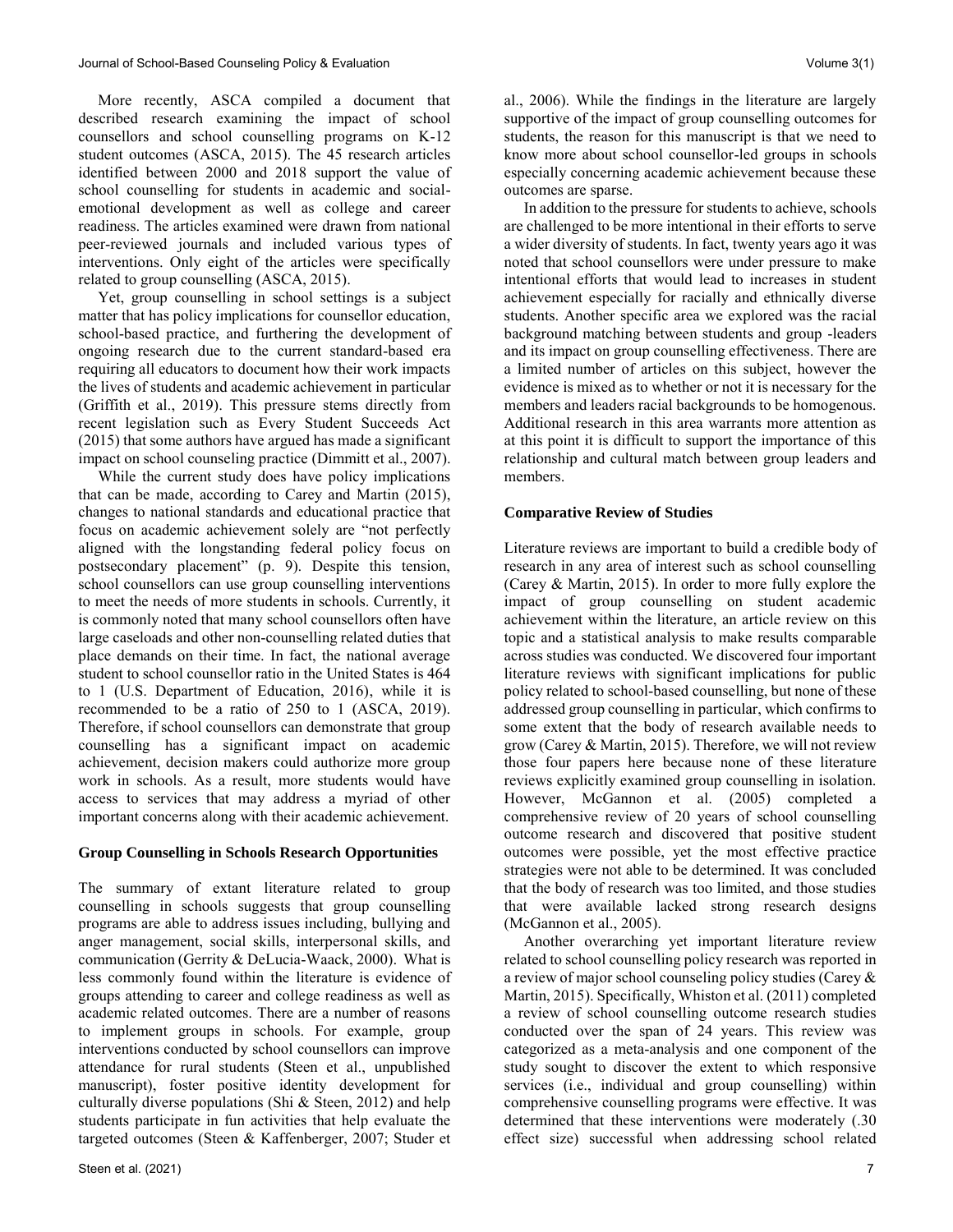outcomes (Whiston et al., 2011). Broadly speaking, they found that school counselling interventions were especially effective in increasing students' problem-solving abilities (.91) and decreasing discipline problems (.86). When it came to achievement, school counselling interventions yielded much lower effect sizes in students' Grade Point Average (GPA) (.15) and standardized achievement test scores (.16).

 In the current study, the authors conducted a comparative review to determine the impact of school-counsellor-led group counselling interventions that targeted academic achievement variables solely. The strategies used in this study to examine effect sizes were similar to meta-analysis studies, however differed in that this study could not complete a true meta-analysis due to the fact that there were small samples and these studies did not contain enough statistical data. Therefore, we examined the articles that fit the criteria carefully and calculated the effect sizes of the school-counsellor-led group counselling interventions and compared them to each other while also looking at other aspects of the interventions that could play a role in its effectiveness.

 As mentioned, a secondary focus of this review was to gain an understanding of aspects of the intervention that may have had an impact on its effectiveness. Specifically, we examined if structured group manuals were used. If not, the authors explored if and how treatment fidelity was maintained. Next, we explored the number of group sessions and demographic information of the group leaders when it was provided. There is some literature available from which to draw conclusions about these aforementioned factors. For example, regarding manualized programs, cognitive behavioral techniques are commonly used (Gerrity & Delucia-Waack, 2007). With these types of interventions, the protocol is highly structured yet there is no indication if these structured manualized programs are more successful than less structured ones. Regarding the length of the intervention, Gladding (2012) explains that group counselling interventions in schools typically occur on average over six sessions. There is no obvious literature examining this issue in detail. When considering demographics, an earlier study describes a group where the school counsellors were European American females working with a sample that consisted of all African American girls (Muller, 2000). These school counsellors worked with students that did not share racial membership in order to discuss identity, relationships, the future, and racism but it is not clear whether this dynamic could be associated with effective group interventions (Muller, 2000). These factors were selected for examination in the current study and were based on prior professional experience of the first and second authors conducting their own group work in schools.

 Finally, this comparative review also aimed to minimize publication bias. To illustrate, typically academic journals are subject to publication bias when "the research that appears in the publication literature is systematically unrepresentative of the population of completed studies" (Rothstein et al., 2005, p. 1). This is directly related to the increased likelihood of research with statistically significant results being published compared to those with nonsignificant results. For this literature review, published dissertations were included in addition to academic journal articles in an effort to address potential publication bias. Specifically, dissertations are more likely to present the means and standard deviations of non-significant results, they are often reviewed by a panel of dissertation committee members and external reviewers with expertise on the topic and undergo multiple revisions towards completion.

 In sum, the present study was conducted in order to add to the body of literature reviews. The specific area of focus was to compare school-counsellor-led group counseling interventions by comparing effect sizes of each statistical analysis so that the magnitude of differences could be compared across studies.

# **Purpose of the Study**

Given the scarcity of group counselling research in school settings, the goal of this review was to (a) explore the overall effectiveness of group counselling interventions facilitated by school counsellors that aimed to improve academic achievement outcomes for children and adolescents; (b) provide more evidence for the development of similar evidence-based interventions in the future; and (c) discover other aspects of the interventions that could be distilled from the literature base. Scholars continue to call for additional research on group interventions targeting important outcomes for school counsellors (Griffith et al., 2019; Zyromski et al., 2018). In this study, the main research question was "To what extent do school-based group counselling interventions facilitated by school counsellors impact academic achievement for K-12 students?" The secondary research question was to determine whether or not these studies used manualized protocols, the average number of sessions, and demographic characteristics of the school counsellor leaders.

# **Method**

The systematic review process comprises a clear and transparent systematic search method and its subsequent relevance to the research study (Cooper et al., 2018). Comprehensive and rigorous literature searching correlates with minimized bias, which in turn provides a greater significance in contribution to policy, practice, and research (Lefebvre et al., 2011; Russel, 2005). The authors chose to conduct a systematic review because it is regarded as a key foundation for evidence-based decision making (Kraus et al., 2020; Petticrew & Roberts, 2006). Cooper et al. (2018) suggests that the following stages guide the literature review process, who should search the literature, aims and purpose of literature searching, preparation, strategy, searching databases, supplementary searching, managing references and reporting the search process. In order to ensure greater confidence in the findings, the comprehensive methodology which follows similar steps used to gather literature for this study is described below (Fehrmann, 2011).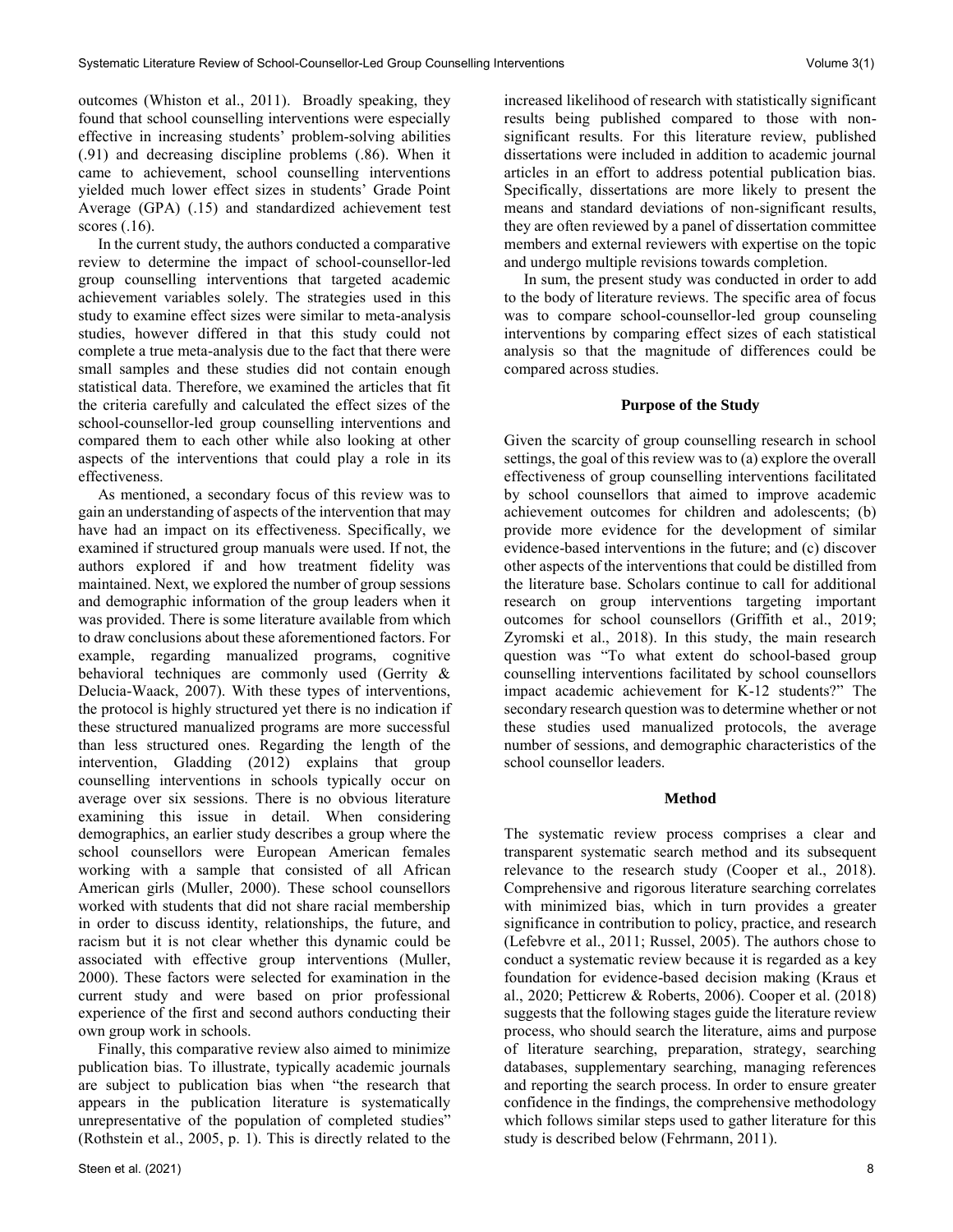A comprehensive literature search was conducted to locate every study that might possibly meet the inclusion requirements. The literature search was completed in two rounds. The first round of the search focused on journal articles, whereas the second round focused on dissertations. In the first round, the following steps were used to obtain the studies to be included in this review. First, an advanced search in *APA PsycNET*, a search engine that includes *PsycINFO* and *PsycARTICLES* was conducted. Additional electronic databases which include *JSTOR*, *Google Scholar, and ScienceDirect* were also accessed through *PsycINFO*.

 The key words "group counselling" and "achievement" were entered into the advanced search form. To ensure a thorough review of existing literature, the search field specification was set to "any field." Next, the "Peer-Reviewed" option was selected to limit results to scholarly journals and periodicals. An additional limiter applied was publication date. The years 1990 to 2019 were selected as States, the year 1990 is early in the evidence-based movement that emerged from the steady decline in students' educational achievement scores during the previous three decades (National Education Commission on Time and Learning, 1994). This evidence-based movement included all stakeholders in schools and increased funding and support for reliable and replicable research pertaining to student achievement (Hempenstall, 2006). Therefore, the years 1990 to 2019 were chosen to ensure that studies included in this systematic review aligned with the evidencebased movement's principles, which comprise high quality studies, rigorous methodology, and findings with meaningful effects on student outcomes (Slavin, 2002). Lastly, the authors wanted to eliminate studies that were outside of school aged participants. Therefore, to ensure the search results have potential to meet our inclusion criteria, filters were applied to eliminate results concerning every age group other than "Childhood," "School Age," and



**Figure 1**

# **Flow chart illustrating the literature selection process, number of studies assessed within each stage, and exclusion criteria***.*

the publication dates for this search. Within the United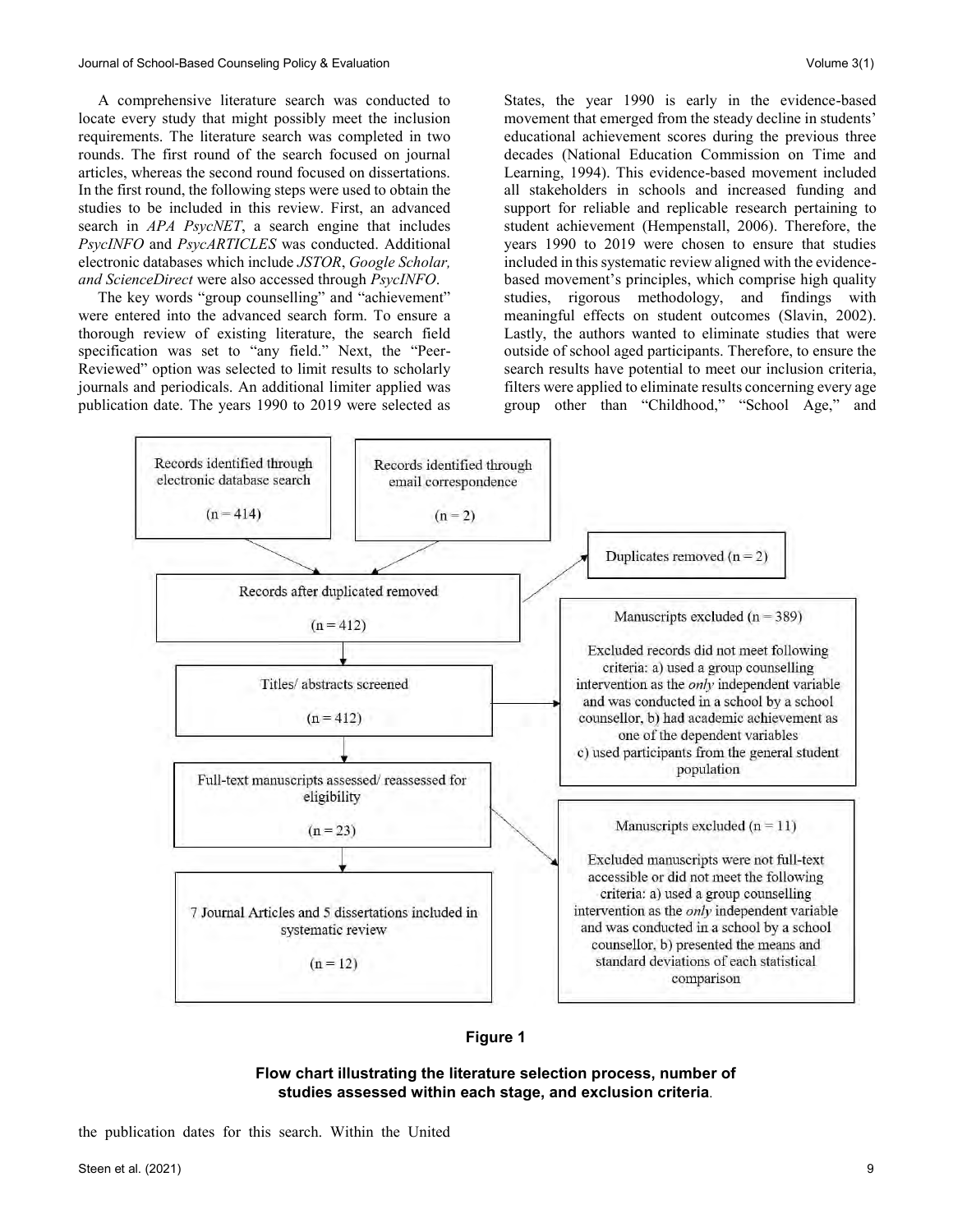"Adolescence." This first round of searches yielded a total of 392 records.

 Two authors who had multiple articles published were identified and emailed to request their most up-to-date relevant manuscripts that may have been in preparation, in press, or unpublished. One of them replied and sent along two additional studies that were already captured in our initial search. This round was concluded by reviewing the reference pages of the articles to capture manuscripts that may not have emerged in our electronic search. The articles referenced were already captured electronically in our initial search.

 The second round was conducted to search for dissertations. Even though dissertation studies are not published in peer-reviewed journals, the research is developed under the supervision and guidance of a dissertation committee which is composed of subject experts and methodologists. Further, the Cochrane handbook for systematic reviews of interventions outlines that researchers should actively try to find unpublished studies in addition to the published studies found (Lefebvre et al., 2011). Therefore, we consider dissertation studies to provide valuable information if they meet the inclusion criteria of this study. This round of dissertation search was conducted using *ProQuest Dissertations & Theses Global*. The key words "group counselling" and "achievement" were used to conduct a search from 1990-2019. This yielded a total of 22 dissertations.

### **Inclusion and Exclusion Criteria**

The authors screened the 392 journal articles and 22 dissertations reviewing the abstracts, methodology, and reference sections. The following criteria were used when selecting the studies to be reviewed in this study: the study had to use a group counselling intervention as the *only* independent variable and be conducted in a school by a school counsellor or school counselling intern. Studies that included other interventions (e.g., classroom guidance lessons, mentoring sessions, etc.) were excluded. Next, the study had to have academic achievement as one of the dependent variables. The study also had to present the means and standard deviations of each statistical comparison. The participants in the study had to be from the general student population in K-12 schools, and the publications had to occur between 1990 and 2019.

 Each study was reviewed to determine if it fits the inclusion criteria, which were clearly defined and reviewed per the systematic review process (Koffel, 2015). Studies were first assessed based on their titles and abstracts. If the article was still eligible after this initial review, the full manuscript was examined. Manuscripts excluded during the full-text review were due to confounding variables present and lack of direct achievement data analysis. At the end of the process, the articles remaining were fully reassessed to confirm their adherence to the inclusion criteria specified. This process, as depicted in Figure 1, yielded a total of seven journal articles and five dissertations.

# **Results**

For each statistical analysis, the means and standard deviations were input into an online effect size calculator (Ellis, 2009). Effect sizes were computed so that magnitude of differences between the groups could be compared across studies. The magnitude of each effect size was interpreted using Cohen's (1988) definitions of "small" associated with  $d = 0.2$ , "medium" associated with  $d = 0.5$ , and "large" associated with  $d = 0.8$ . The effect sizes are presented in two tables, with Table 1 presenting all 12 studies categorized by type of academic achievement variable (e.g., GPA, course grade, comprehensive or comparative test). Table 2 presents average effect sizes for each of the three academic achievement variables as well as the associated standard deviations and 95% confidence intervals. In narrative form, the studies will also be highlighted on the following: (a) whether or not there was the use of protocol or group manual; (b) the average number of group sessions; and (c) various demographic information of the group leaders and students. Comprehensive information about each study reviewed are presented in Table 1 as well.

### **Effect Sizes**

The 12 studies (seven were studies published in journal articles and five were doctoral dissertations) provided 24 statistical findings related to group work and academic achievement outcomes with an average overall effect size of 0.40 and standard deviation of 0.39. The dissertations provided the smallest effect size on math grade from Steen (2007) and the largest effect sizes on GPA from Conyers (2005). In total, the studies included 518 subjects with a range of 10 to 207 subjects per treatment.

 There were 12 statistical findings from five studies that used course grades as the outcome variable. The effect sizes ranged from 0.01 to 1.17 with an average effect size of 0.26  $(SD = 0.36)$  and a median of 0.11. There were six studies that reported on GPA as the academic achievement outcome measure with effect sizes ranging from 0.07 to 1.18. The average of the six effect sizes associated with GPA was 0.42  $(SD = 0.47)$  and a median of 0.18. Four studies reported on a comprehensive or comparative test as the academic achievement outcome measure. There were six statistical findings from these four studies. The effect sizes ranged from 0.24 to 1.02 with an average effect size of 0.65 and a median of 0.71, both of which were in between medium and large categorization of effect sizes.

 Confidence intervals were computed for the average effect sizes for each academic outcome variable. The 95% confidence interval around the average effect size of 0.26 on course grade was 0.06 to 0.46. The 95% confidence interval around the average effect size of 0.42 on GPA was 0.04 to 0.79. These intervals include values that could be considered small as well as values that could be categorized as medium or close to large. Thus, it appears that there is a moderate effect of group work on course grades or GPA on average. Group work had the largest effect on high stakes tests (such as comprehensive tests, comparative tests, or district-wide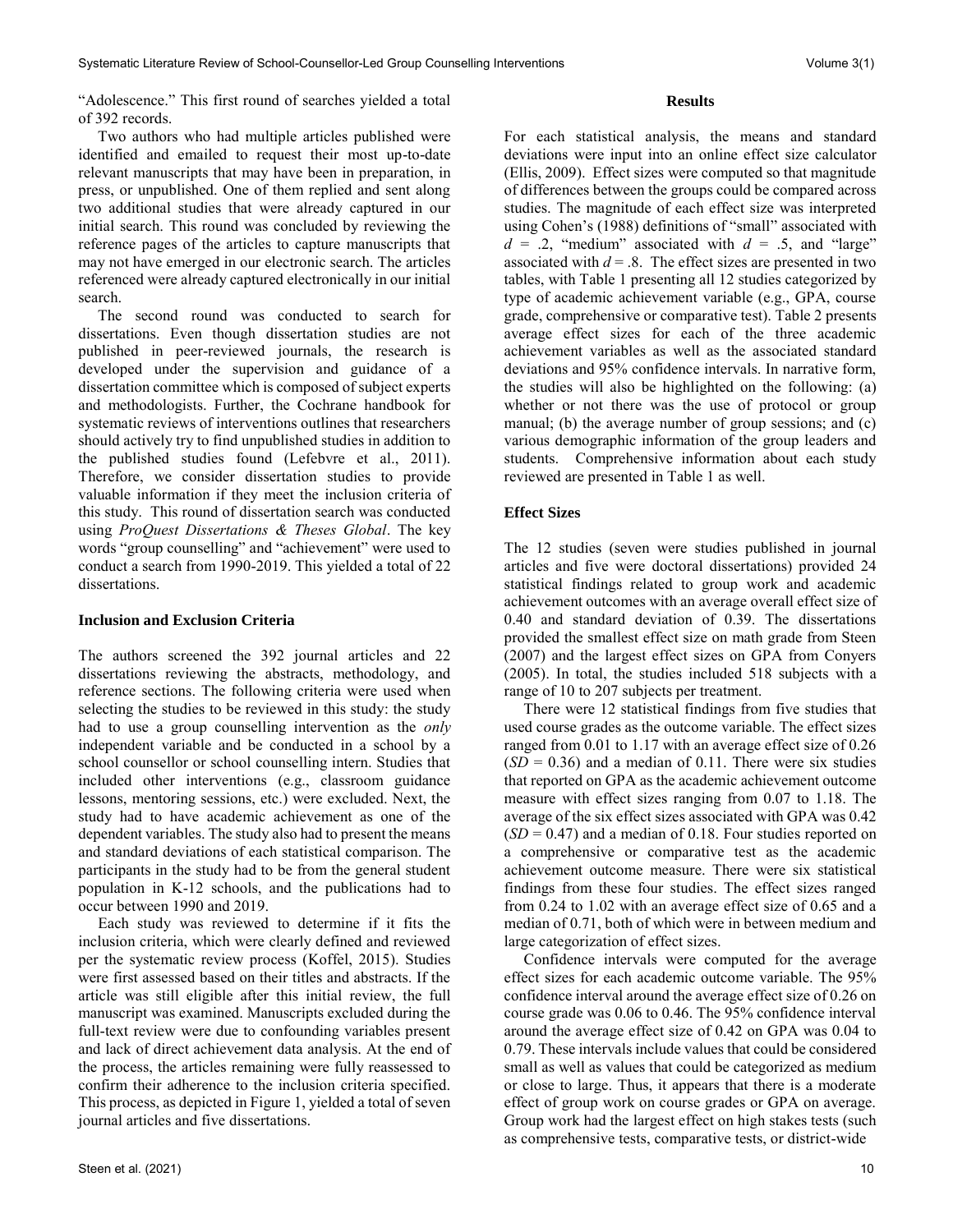| <b>Authors</b><br>(Year)              | Setting                 | Manual or<br>Use of | Used<br><b>Model</b>                                                                 | Group<br># of                | Group Leaders                                                                  | Participants<br>Group                                                                                 | Dependent<br>Variable                                     | <b>Subjects</b><br>per | Cohen's d |
|---------------------------------------|-------------------------|---------------------|--------------------------------------------------------------------------------------|------------------------------|--------------------------------------------------------------------------------|-------------------------------------------------------------------------------------------------------|-----------------------------------------------------------|------------------------|-----------|
|                                       |                         | Protocol            |                                                                                      | Sessions                     |                                                                                |                                                                                                       |                                                           | treatment              |           |
| Allen (1990) <sup>a,b</sup>           | Elementary              | Yes                 | counseling curriculum<br>Reality therapy group                                       | ဖ                            | 2 school counselors                                                            | 30 at-risk students                                                                                   | Grade - Math                                              | 27                     | 0.03      |
|                                       |                         |                     |                                                                                      |                              |                                                                                |                                                                                                       | Grade - Reading                                           | 27                     | 0.07      |
| Bauer et al.<br>$(2000)$ <sup>c</sup> | Secondary               | $\lessgtr$          | Meichenbaum's stress<br>inoculation model with<br>cognitive/behavioral<br>strategies | တ                            | Two facilitators who were<br>trained in group process<br>techniques            | 15 females and 15<br>males (Rural at-<br>risk students)                                               | GPA                                                       | 15                     | 0.16      |
| $(2013)^{b}$<br>Berger                | Secondary               | Yes                 | The Achievement-<br>Orientation Model<br>(AOM)                                       | $\infty$                     | A counselor educator and<br>two interns                                        | American<br>5 African                                                                                 | <b>GPA</b>                                                | $\frac{1}{2}$          | 0.19      |
| Blackburn<br>$(2008)^{a,c}$           | Secondary               | $\frac{1}{2}$       | Social constructivist<br>group counseling                                            | ${}^{\circ}$                 | counselor/researcher<br>One school                                             | reading level)<br>(below grade<br>162 students                                                        | GPA                                                       | 80                     | 0.08      |
|                                       |                         |                     |                                                                                      |                              |                                                                                |                                                                                                       | <b>Test Reading</b><br>District-wide                      | 8                      | 0.74      |
| Campbell &<br>Brigman<br>$(2005)^c$   | Elementary<br>Secondary | Yes                 | Student Success Skills<br>(SSS) Intervention<br>$\overline{\Phi}$<br>Mod             | sessions<br>booster<br>$8+4$ | 25 school counselors (19<br>females and 6 males; 22<br>Caucasians, 1 Hispanic) | White, 9% African<br>Hispanic, 60% on<br>Free & Reduced<br>Total 240 (82%<br>American, 5%<br>Lunch)   | Comprehensive<br>Achievement<br>Test - Math<br>Florida    | 153                    | 0.49      |
|                                       |                         |                     |                                                                                      |                              |                                                                                |                                                                                                       | Comprehensive<br>Test - Reading<br>Achievement<br>Florida | 154                    | 0.24      |
| Conyers<br>(2005) <sup>a,b</sup>      | Secondary               | Yes                 | Lessons were planned<br>by the research                                              | $\infty$                     | counselor/researcher<br>One school                                             | 30 black males (at<br>risk students)                                                                  | GPA                                                       | 15                     | 1.18      |
| $(1995)$ <sup>a,b</sup><br>Hinch      | Secondary               | Yes                 | Model developed by<br>the researcher and<br>based on a Reality<br>therapy            | $\tilde{c}$                  | counselor/researcher and<br>2 teacher as tutors<br>One school                  | American, 1 Asian<br>Whites, 2 African<br>15 males and 5<br>(Rural at-risk<br>females/17<br>students) | GPA                                                       | $\tilde{c}$            | 0.82      |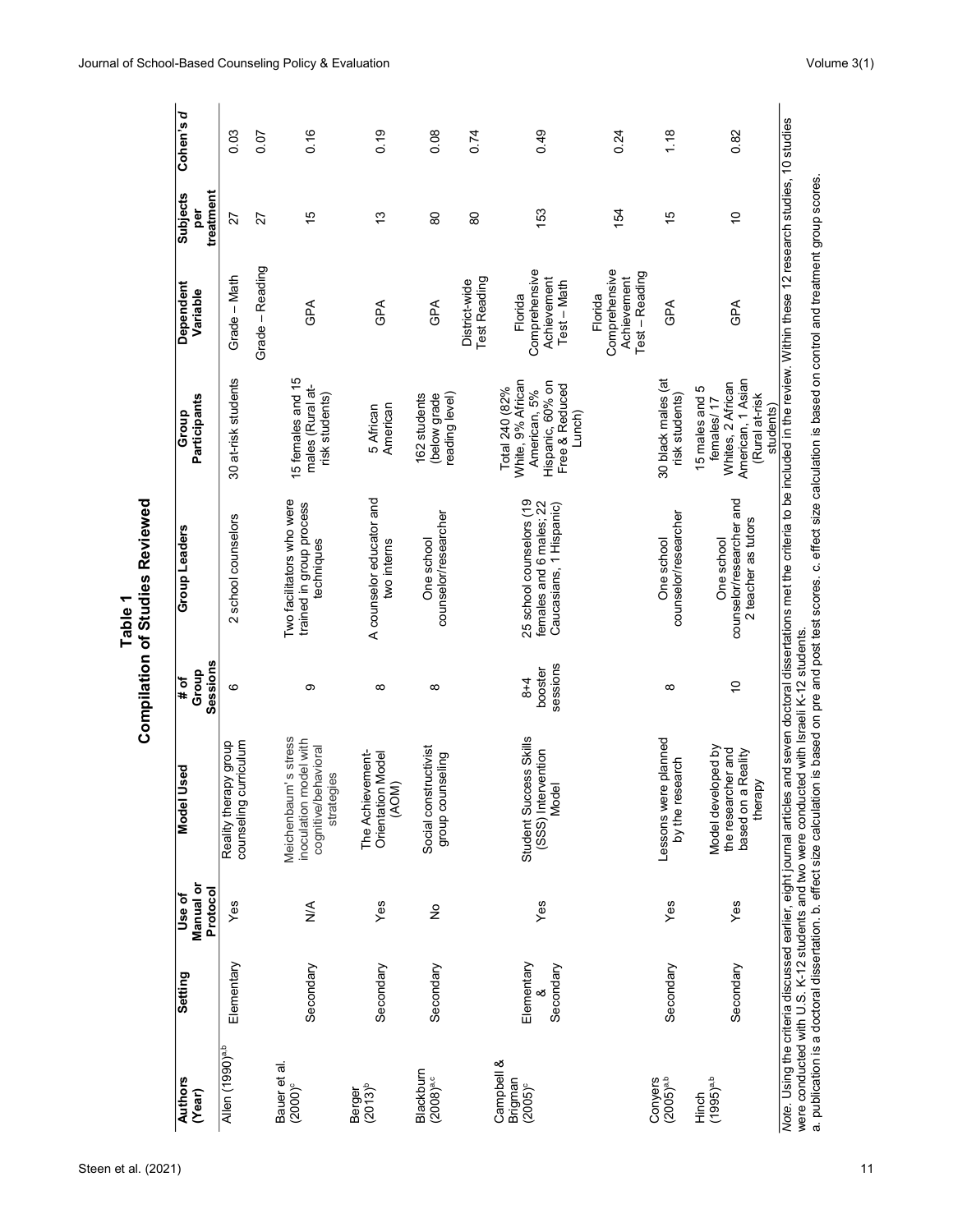| Steen et al. (2021) |  |
|---------------------|--|
|---------------------|--|

|                    | ñ            |
|--------------------|--------------|
| ى<br>ت<br>ѯ<br>ត្ត | Ξ<br>studies |
|                    |              |
| able<br>í          |              |

| <b>Authors</b><br>(Year)                 | Setting                 | Manual or<br>Protocol<br>Use of | рэ.<br>Model Us                                                                                                            | Sessions<br>Group<br>$\frac{4}{10}$                                  | <b>Group Leaders</b>                                                                                             | <b>Participants</b><br>Group                                                                        | Dependent<br>Variable                                            | treatment<br><b>Subjects</b><br><u>per</u> | Cohen's d |
|------------------------------------------|-------------------------|---------------------------------|----------------------------------------------------------------------------------------------------------------------------|----------------------------------------------------------------------|------------------------------------------------------------------------------------------------------------------|-----------------------------------------------------------------------------------------------------|------------------------------------------------------------------|--------------------------------------------|-----------|
| Shechtman<br>$(1993)^{b}$                | Elementary              | $\frac{4}{2}$                   | Developmental model<br>of group counseling<br>with children that<br>interrelations<br>emphasizes                           | and ended<br>starting in<br>November<br>session<br>in June<br>Weekly | group counseling course<br>students enrolled in a<br>One school counselor<br>with two graduate                   | females; all Isreali<br>30 males and 43                                                             | Grade - Reading<br>Comprehension                                 | $\overline{a}$                             | 0.02      |
|                                          |                         |                                 |                                                                                                                            |                                                                      |                                                                                                                  |                                                                                                     | Grade - Reading                                                  | $\overline{a}$                             | 0.05      |
|                                          |                         |                                 |                                                                                                                            |                                                                      |                                                                                                                  |                                                                                                     | Grade - English                                                  | $\overline{4}$                             | 0.25      |
|                                          |                         |                                 |                                                                                                                            |                                                                      |                                                                                                                  |                                                                                                     | Grade - Math                                                     | $\overline{a}$                             | 0.21      |
| Shechtman,<br>et al. (1996) <sup>c</sup> | Elementary              | $\frac{1}{2}$                   | Modified interactional<br>model<br>group therapy                                                                           | $\overline{c}$                                                       | counselors (varying levels<br>of experience; one served<br>as supervisor of the other<br>3 female school<br>two) | 142 low achievers<br>(51% boys, 49%<br>middle-and-low<br>girls) (Jewish,<br>SES)                    | Language<br>Grade-                                               | 89                                         | 0.76      |
|                                          |                         |                                 |                                                                                                                            |                                                                      |                                                                                                                  |                                                                                                     | Grade - Math                                                     | 68                                         | 1.17      |
|                                          |                         |                                 |                                                                                                                            |                                                                      |                                                                                                                  |                                                                                                     | Test-Language<br>Comparative<br><b>Israeli</b><br><b>Israeli</b> | 89                                         | 0.73      |
|                                          |                         |                                 |                                                                                                                            |                                                                      |                                                                                                                  |                                                                                                     | Comparative<br>Test - Math                                       | 89                                         | 1.02      |
| $(2007)^{a,b}$<br>Steen                  | Elementary              | Yes                             | I by the<br>through Group Work<br>Racing to Achieving<br>researcher<br>(RTA) created                                       | ဖ                                                                    | 3 school counselors                                                                                              | SES background<br>15 students from<br>schools and low<br>low achieving                              | Grade - Math                                                     | 15                                         | ρ.<br>Ο   |
|                                          |                         |                                 |                                                                                                                            |                                                                      |                                                                                                                  |                                                                                                     | Language Arts<br>Virginia<br>Grade                               | 15                                         | 0.09      |
|                                          |                         |                                 |                                                                                                                            |                                                                      |                                                                                                                  |                                                                                                     | Learning Test-<br>Standards of<br>Math                           | 10                                         | 0.68      |
| Steen (2009) <sup>b</sup>                | Elementary              | $\frac{1}{2}$                   | Counselor Association<br>Goals and objectives<br>were based on the<br>American School<br>(ASCA) National<br>يو<br>Standard | $\overline{c}$                                                       | Two school counselors<br>(one African American<br>male and one White<br>female)                                  | males; all African<br>8 females and 12<br>American                                                  | GPA                                                              | $\frac{6}{5}$                              | 0.07      |
| Webb, et al.<br>$(2005)^c$               | Elementary<br>Secondary | Yes                             | Student Success Skills<br>(SSS) Intervention<br>Model                                                                      | sessions<br>booster<br>$8 + 4$                                       | (received training about<br>25 school counselors<br>the SSS model)                                               | White, 4% African<br>Hispanic; 45% on<br>Free & Reduced<br>Total 209 (85%<br>American, 9%<br>Lunch) | Grade - Math                                                     | 207                                        | 0.34      |
|                                          |                         |                                 |                                                                                                                            |                                                                      |                                                                                                                  |                                                                                                     | Grade - Reading                                                  | 207                                        | 0.12      |

were conducted with U.S. K-12 students and two were conducted with Israeli K-12 students.

a. publication is a doctoral dissertation. b. effect size calculation is based on pre and post test scores. c. effect size calculation is based on control and treatment group scores.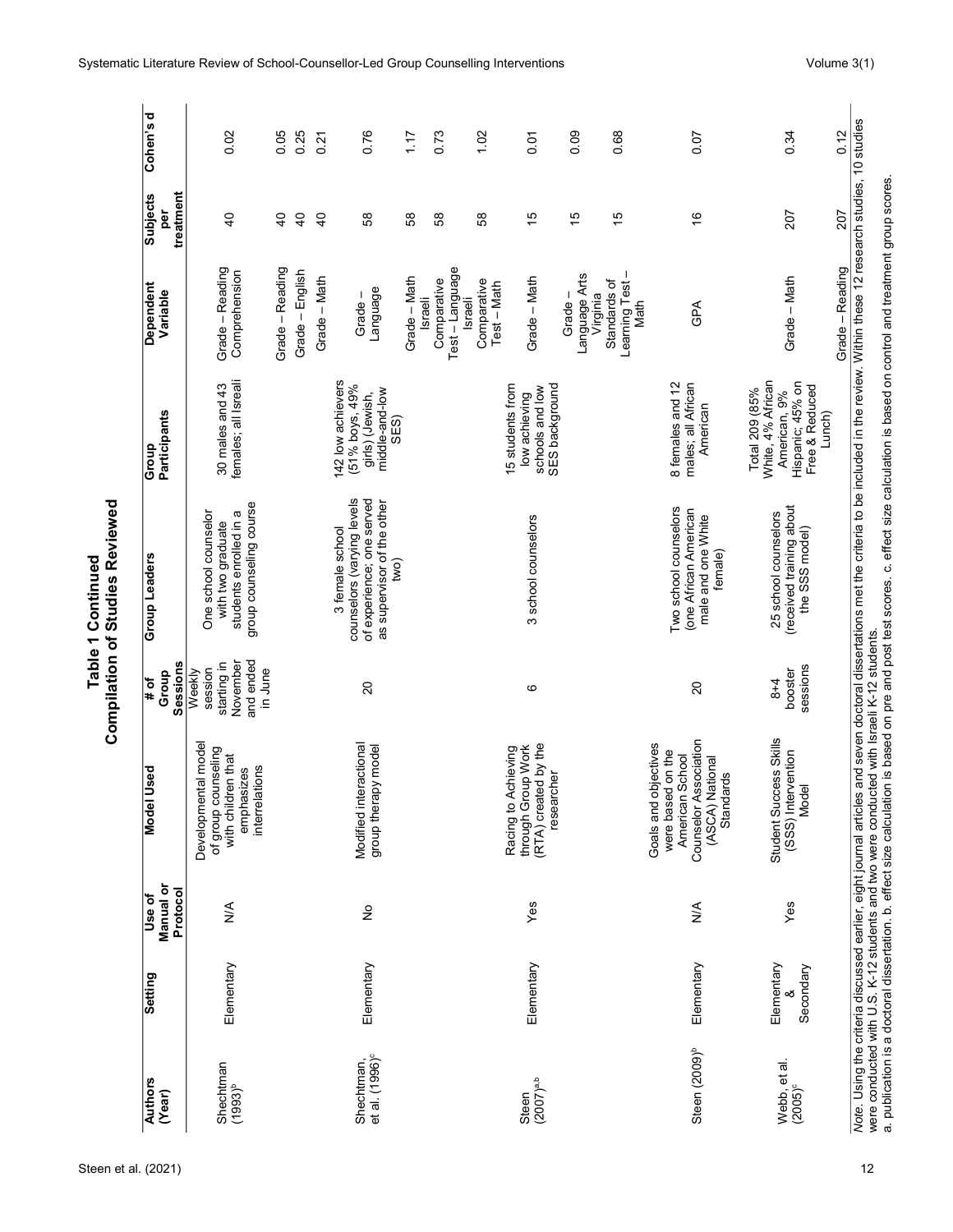| Academic Achievement Variable     | Number of<br><b>Analyses</b> | Number of<br><b>Subjects</b> | Cohen's d<br>M(SD) | 95% CI<br>[LL, UL] |
|-----------------------------------|------------------------------|------------------------------|--------------------|--------------------|
| Course Grade                      | 12                           | 347                          | 0.26(0.36)         | [0.05, 0.46]       |
| Grade Point Average               | 5                            | 149                          | 0.42(0.47)         | [0.04, 0.579]      |
| Comprehensive or Comparative Test | 6                            | 306                          | 0.65(0.26)         | [0.44, 0.86]       |

**Table 2 Effect Sizes by Type of Academic Achievement Variable**

tests) with an average effect size of .65. The 95% confidence interval ranged from 0.44 to 0.86.

# **Use of Protocol or Group Manual**

Nearly half of the studies (Allen, 1990; Berger, 2013; Campbell & Brigman, 2005; Conyers, 2005; Steen, 2007; Webb et al., 2005) provided a protocol or group manual for the group leaders**.** According to the information given in those studies, the protocols or manuals provided by the authors varied in how structured the information was presented. For example, a highly structured manual was provided to group leaders in the Campbell and Brigman (2005) and Webb et al. (2005) studies. These studies described in detail how to conduct the entire group program. These two studies were the only ones that used protocols based on a pre-existing evidence-based intervention developed by the authors. On the other hand, Steen's (2007) study offered a "semi-structured format and curriculum for the group leaders" (p. 55) that was designed to allow group leaders opportunities to process emotions with students in the groups. This author also provided some guidance on how to open and close a session when conducting the groups. Berger's study provided structure for the group leaders to keep the students on "task" (Berger, 2013, p. 91), details on the activities, but also included language that could be used to "process" the information that emerged in the sessions. The school counsellor interns who led the groups were instructed to redirect the students if they needed to keep them focused on the topic being discussed.

 Among the others that did not report a group manual (e.g., Blackburn, 2008; Shechtman et al., 1996; Steen, 2009), the groups were described as being more process-oriented. In some cases, the group leaders took liberty to facilitate the sessions in a way that addressed the students' emotions and any of their reactions that may have emerged. For example, a social constructivism approach was used in Blackburn's (2008) study. In this case, social constructivism was defined as not having a set curriculum or prescribed set of practices. Further, the purpose for not being too structured was in order to ensure the unique needs of underachieving students could be targeted (Blackburn, 2008). There were studies (e.g., Hinch, 1995) that had no clear information on whether or not a protocol or manual was included. For example, in Hinch's (1995) study, a description of the topics and activities in each session were provided in an appendix, but there were no other session plans included.

# **Number of Group Counselling Sessions**

School-based group counselling interventions have been noted to be relatively short in the number of sessions mainly due to challenges and demands associated with facilitating these services in schools (Prout & Prout, 1998). It was discovered that the overall average number of group sessions for the studies is 9.6. (e.g., Conyers, 2005; Hinch, 1995). In the Steen (2007) study the number of group sessions were between eight and 10 sessions. The number of group sessions ranges between six and 20, which encompasses the average number reported above.

# **Demographic Information about Group Leaders and Participants**

Some demographic information was provided about group leaders and participants in many of the studies. In addition to years of experience, the racial background match between group leaders and students was also explored to see if there was any link to the strength of the intervention. In previous research the group leader to group participant match has been noted in terms of racial background (Muller, 2000). Further, group work experience and training has been cited as an important consideration that may impact the potential success of the group counselling intervention (Shi & Steen, 2012). For two of the studies that did provide demographic information of the group leaders such as Campbell and Brigman (2005) and Conyers (2005), the group leaders and most or all of the student participants shared the same racial background. In fact, in the study by Conyers (2005), the group was led by an African American female school counsellor and the participants in the study were all African American males. In Campbell and Brigman's (2005) study, 22 of 23 group leaders were European American and a majority of the students (82%) were European American as well. In both of these studies the effects of the groups were large to moderate, with Conyers' (2005) study producing the largest effect size of all studies. One article that did not yield statistically significant results on the academic outcome described the demographic information of group leaders (Steen, 2009). In this study, the group leader's racial background was similar for the students. However, this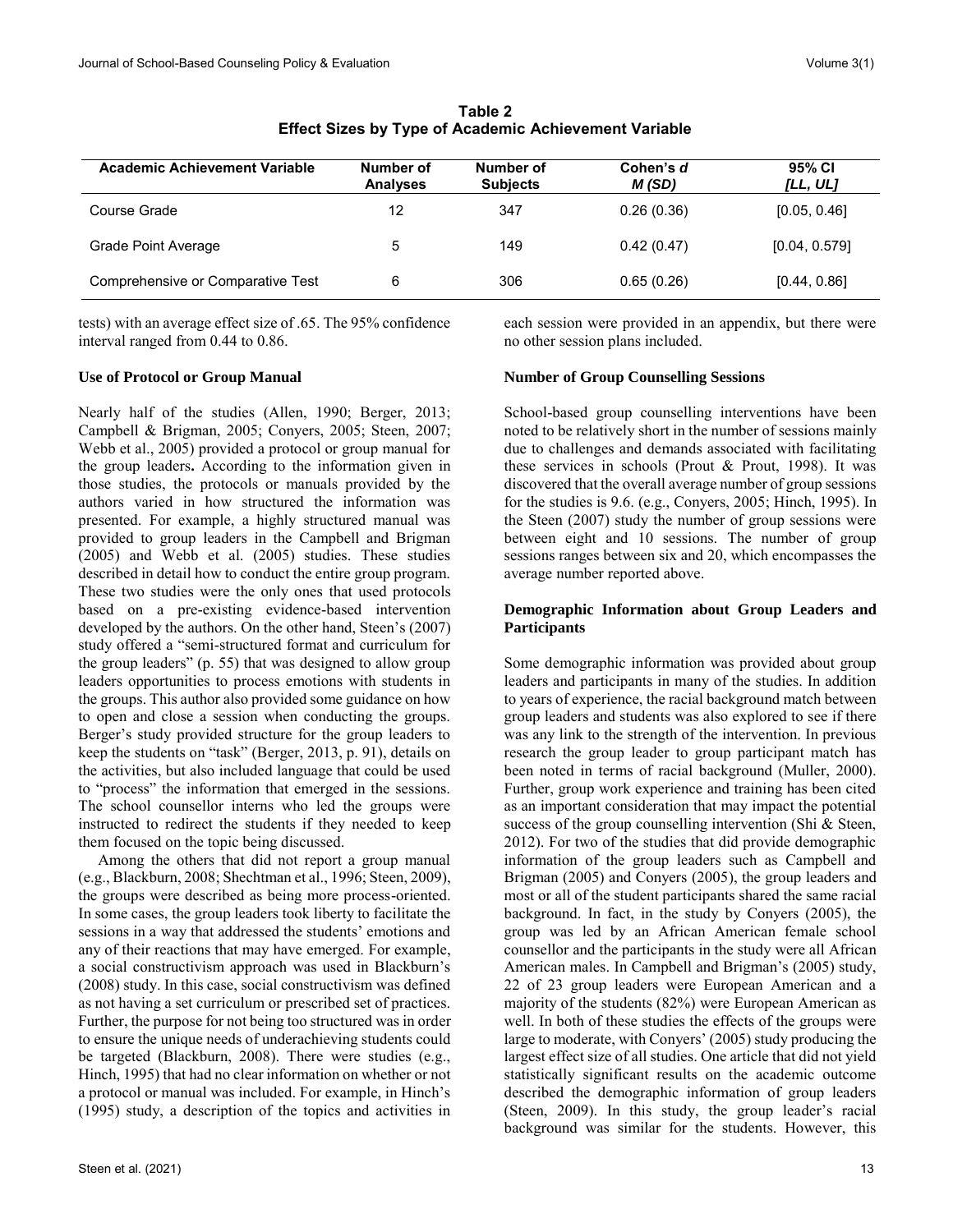intervention produced a small effect size  $(d = 0.07)$ . Although this racial match between group leaders and students can be found in many of these articles, some do not present the racial/ethnicity background information about the group leaders.

 Another important factor that emerged from the studies is the number of years of school counselling experience or group work training for the group leaders. Conyers (2005) mentioned that the group leader was a veteran school counsellor and had additional training in group work after graduating with a master's degree. Additionally, the groups in Campbell and Brigman's (2005) study were led by school counsellors who had an average of seven years of experience. Nevertheless, some of the school counsellors had only a few years of experience and/or had not received training in group work since graduation. Berger's (2013) study had school counselling interns co-facilitate the group interventions with a counsellor educator who had experience working as a school counsellor in middle and high school. Another study (Shechtman et al., 1996) provided many details about the group leaders and the amount of training and years in group work they each have. These authors disclose information about the group leaders' years of experience and the fact that the group leaders in the study received their graduate training in group counselling from the first author.

#### **Discussion**

The synthesis of research presented in this article provides some evidence that groups facilitated by school counsellors attending to academic achievement outcomes are effective. However, this line of inquiry seems to be in a very rudimentary stage. Interestingly, this study used the 1990 to 2019 timeframe, yet articles only emerged from 1990-2013. We have no clear explanation for this, but it is important to note that there is plenty of room for group researchers and practitioners to take some of these considerations from this study moving forward. We are calling for more research within the context of academic achievement. First, it is clear that school counsellors can facilitate group interventions in school settings that target important outcomes while making a powerful impact on student achievement. Next, school counsellors used both highly structured and flexible protocols. In fact, a little more than half of the groups presented in the current article were structured with specific protocols. Among the groups that used protocols, there existed differences in how structured they were. There were several exceptions to these structured groups. In cases where there was less structure, it seems that the school counsellors would facilitate the sessions in a more process-oriented manner (e.g., Blackburn, 2008; Shechtman et al., 1996, Steen, 2009). For these studies with group sessions that were less structured, effect sizes ranged from 0.77 to 1.17. However, Conyers' (2005) study provided a protocol and clear structure and produced the largest effect size overall (*d* = 1.18). Therefore, findings are mixed and a recommendation for practitioners is to consider having clear goals for the group intervention along with a processorientation within the groups to address students' broader needs. School counsellors have group counselling training and could help students explore both the content that focuses on achievement while also considering other underlying issues that may prevent them from reaching their fullest potential. Combining both content and process may in turn help them to concentrate on their academic needs and apply any insight gained during the intervention. Further exploration should take place in order to determine if there are specific potential benefits for students' academic performance using a more integrated approach.

 Next, regarding the number of sessions used over the course of group intervention, prior to this point, it had been recommended that groups for children and adolescents met for a *minimum* of six sessions (Gladding, 2012) and the studies presented in the current article suggests that the average should increase to about 10 sessions. Two studies, each with the most number of sessions overall (20) had a wide discrepancy. Shechtman et al. (1996) had the largest effect size of  $(d = 1.17)$  whereas one of the lowest effect size  $(d = 0.07)$  was for the other intervention with 20 sessions (Steen, 2009). The Campbell and Brigman (2005) study had an effect size of  $(d = 0.49)$  and Webb et al. (2005) had an effect size of  $(d = 0.34)$  and both of these interventions included four-month follow-up booster sessions after the initial eight sessions in order to reinforce any learning. This brought the total group sessions to 12 for both. The range of effect sizes is varied and does not seem to clearly suggest the most appropriate number of sessions; therefore, the average of 10 sessions could be a reasonable recommendation for school counsellors to conduct.

 Additionally, as for the demographic information of school counselor group leaders and group members, some of the studies that yielded strong effects had group leaders who shared the same racial and/or ethnic background as the group members. However, the remaining studies either did not include demographic information for the group leaders or no connections could be drawn between the characteristics of the group leaders and members and how this may impact the outcomes. Another consideration is that the level of experiences of the group leaders in the studies that had moderate to large effect sizes varied from an average of seven years to "veteran" school counsellors, which implies a considerable amount of experience. Nevertheless, additional research is needed to draw the conclusion that matching group leader and student racial and/or ethnic background as well as more experienced group leaders with specific small group training beyond graduate school will likely benefit students.

 Lastly, school counselling practitioners who would like to determine how successful their group interventions are at targeting academic achievement should be strategic when selecting outcome instruments. It is tentatively recommended, based on the current results presented in this review, that school counsellors at least be open to using comprehensive/comparative tests and GPA as appropriate outcome measures. This suggestion can be made because the findings presented from the studies in the current article are moderate overall for these two types of outcomes with  $d =$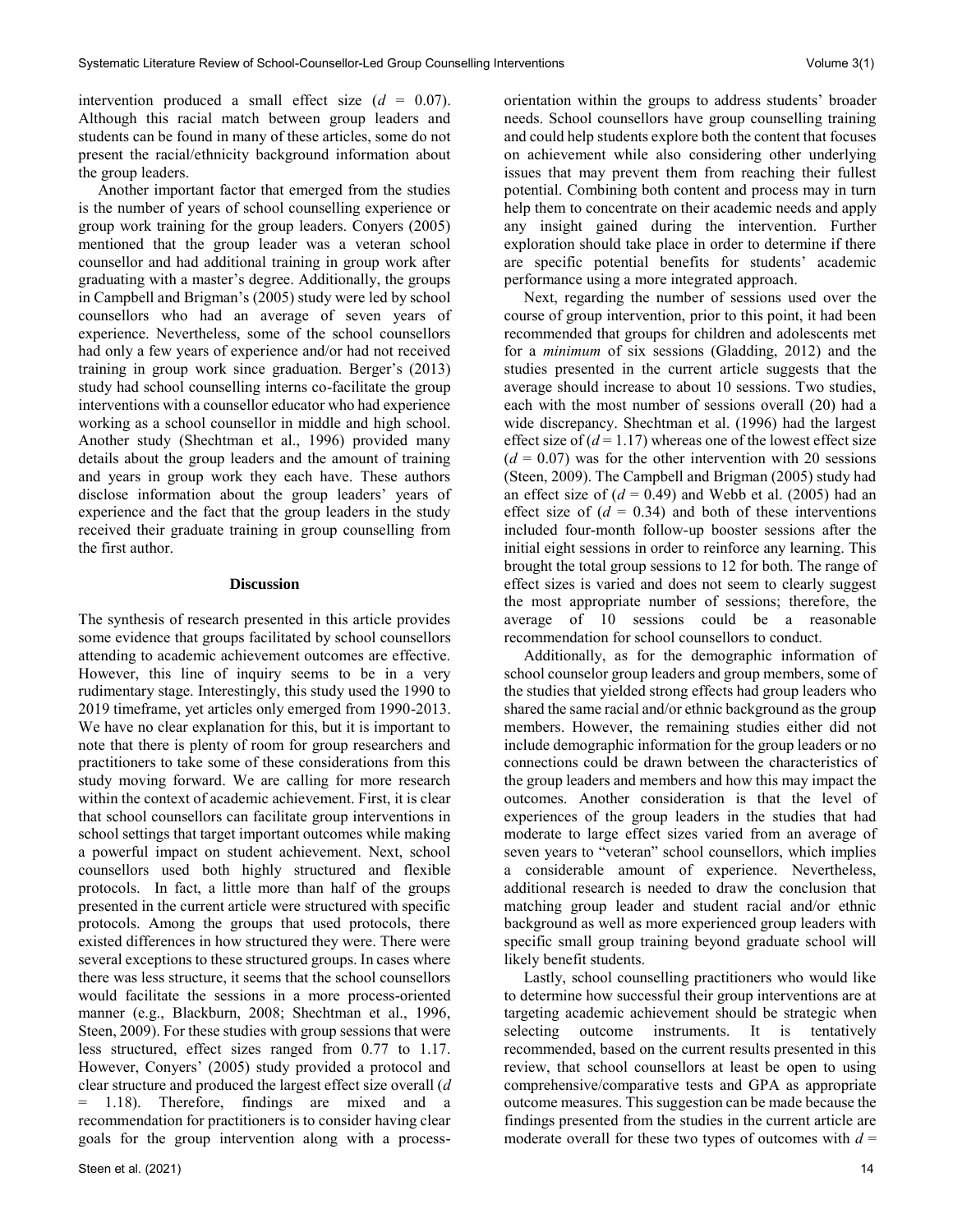0.65 and  $d = 0.42$ , respectively. It is realized that outcomes are not isolated from other factors associated with the intervention (e.g., number of group sessions, demographics of group leaders, etc.). However, the literature presented in the current article suggests that these outcome measures are reasonable. Practically, this should be helpful for school counsellors because school officials in school districts are definitely interested in student achievement and would consider GPA and standardized tests scores as important measures.

# **Implications and Recommendations for School Counselling Research Effect Sizes**

Based on the findings there are several recommendations for researchers, practitioners and school-based counselling policy makers. First, although not every study that yielded large effect sizes used protocols in their groups, the study (Convers, 2005) with the overall largest effect size  $(d=1.18)$ did. It seems that researchers should examine and practitioners should use some form of protocol to increase treatment fidelity to ensure that the interventions are facilitated in the manner in which they are intended. This should help to improve the research design. Protocols cannot guarantee adherence to the true intent of the intervention. At the very least, providing some training to group leaders would help to enhance fidelity if protocols are not used. For example, in the studies of Campbell and Brigman (2005), Steen (2007), and Webb et al. (2005), trainings on the group manual were provided to the group leaders to improve treatment fidelity. Campbell and Brigman (2005) and Webb et al. (2005) described in detail a list of strategies they used to enhance fidelity in their studies, such as providing suggestions to the group leaders on how to provide feedback on their leadership performance and documenting attendance and group topics that emerge. All three of these studies had moderate effect sizes but many of the other studies did not report offering training of any sort or using a manual.

# **Number of Group Counselling Sessions**

Second, in regard to the number of group counselling sessions and whether to include follow-up sessions, more research is needed to better inform researchers and school counsellors about how long an intervention should last to be able to make a difference in students' academic performance. One suggestion for future research is to include qualitative strategies and methods in order to reflect students' gains from the group participation that might not be shown in the data analysis. This could lead to more indepth exploration as to what may be occurring in the group counselling interventions. For example, the dissertation research conducted by Steen (2007) used qualitative strategies to solicit information from parents and teachers that could be included in the evaluation. The inclusion presented a clearer picture of how much students may have improved academically, which was not readily apparent in the quantitative results either.

# **Demographic Information about Group Leaders and Participants**

Third, it is not obvious as to whether or not the demographic matching between group leaders and group members served as a significant factor in the effectiveness of group interventions on student academic achievement. Therefore, research that could account for the impact of these different demographic variables could be useful in determining the best combination of group leader and student characteristics. We recommend more research in this line being produced in order to further explore these initial findings, such as racial or cultural match between group leaders and participants. Also, the interaction between group leaders' level of experiences and their demographic match with group participants seems to play a role in effect sizes of the group interventions. Along these lines, applying a more intentional exploration of these same variables with an international focus is important for ongoing research in this area.

# **Measuring Group Counselling Academic Outcomes**

Finally, it is recommended to discover more ways to measure academic outcomes or alter the groups' content/interventions to more directly meet the requirements of the academic measures. It could be that academic achievement in a narrow sense is a distal outcome and therefore highly unlikely to be improved from short term group interventions. In other words, it is possible that results from a group intervention will not be recognized immediately. It is recommended that this be evaluated in at least two different ways. Longitudinal studies should be employed with appropriate periods of follow-up to determine the relationship between the intervention and the outcomes. Furthermore, investigation of proximal outcomes that contribute to distal outcomes should be conducted. For example, measuring the enhancement of self-esteem, stress management, social skills, study habits, and time management might prove to be appropriate. Nevertheless, it is realized that this statement essentially challenges the notion that GPA and comprehensive/comparative tests as outcome measures are appropriate as mentioned heretofore. Speculations have been made that this research needs further attention to make more robust claims in either direction.

 It is also recommended that future research adopt more rigorous methodology to account for other variables that might play a role in academic achievement. Exploring international articles seems reasonable to expand these ideas and strengthen designs. In the present article, those reviewed occurred within the United States except for Shechtman (1993) and Shechtman et al.'s (1996) work that took place in Israel. The articles by these researchers had strong research designs. International school counselling program research is still emerging yet often these studies that are published have strong designs. For example, in a review on School Counselling Research in China, Shi (2018) found an academically related group counselling intervention used to reduce test anxiety among high school students. These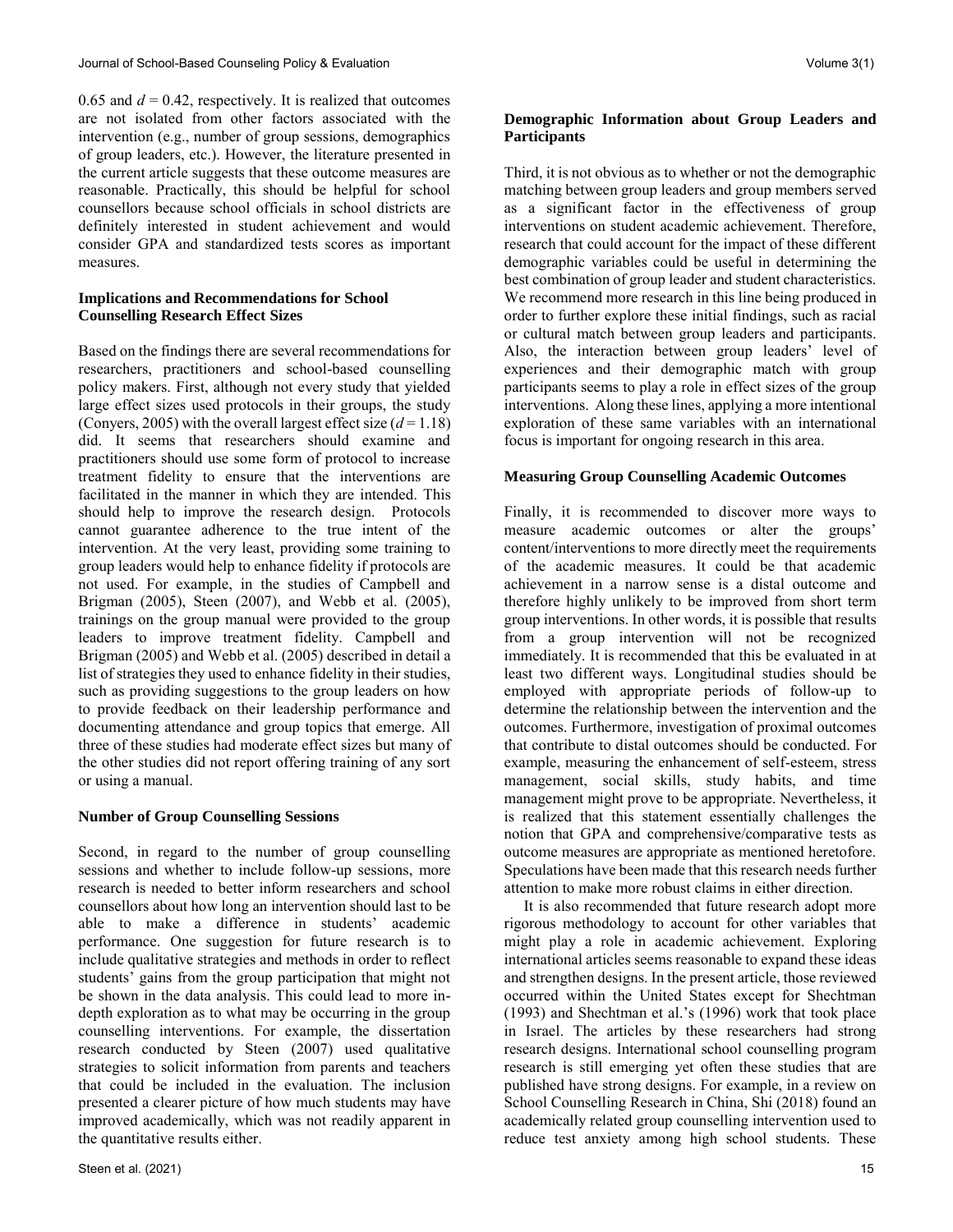authors deployed a pre-and-post-with-control-group design and discovered that group intervention had significant impact on decreasing student test anxiety which could hinder their academic achievement. Both the researchers and the participants were from mainland China.

# **Conclusion**

In sum, this review examined 12 group counselling interventions targeting academic achievement related outcomes. It was discovered that studies that used comprehensive/ comparative tests and GPA as achievement outcome measures produced the highest effect sizes. This review also examined other factors that may have had an impact on the effectiveness of these group interventions, such as use of protocol, length of the interventions, and group leader and student racial match. These factors are not clearly linked to the effectiveness of these studies. Further, the impact of a counselling intervention is not always immediately apparent. In some instances, the impact of the intervention is not perceptible for weeks, months, or even years. With this being the case, targeting and promoting academic development and achievement is still challenging and more research and practice in this area is warranted. Nevertheless, these studies reviewed in this article are informative to others interested in furthering this line of inquiry. The research on the effectiveness of group counselling in schools is still in its nascent phase and it is encouraged that other researchers and practitioners continue building on the work that is currently presented in this literature review.

# **Limitations**

This study has some limitations. First, the studies included in this review have different research designs and the rigor of methodology varies. Some studies used pretest-posttest control group design with randomization (e.g., Campbell, & Brigman, 2005; Webb et al., 2005). Others did not use a control group or randomization and only used pre-and-post group comparison design. Second, studies that targeted enhancing academic achievement but their interventions included other components instead of only group interventions might not have made it in this literature review due to the interventions included more than just group work. It is highly probable that this review may have missed the studies that used a comprehensive counseling program that contained group counseling as a component.

# **Author Note**

Sam Steen, College of Education and Human Development, George Mason University. Qi Shi, Department of Education Specialties, Loyola University Maryland. Jennifer Melfie, College of Education and Human Development, George Mason University. Correspondence concerning this manuscript should be addressed to Sam Steen, George Mason University, College of Education and Human

# **References**

References marked with an asterisk indicate studies used in systematic review.

- \*Allen, J. M. (1990). *Reality therapy with at-risk elementary students to enhance self-esteem and improve grades and attendance.* Retrieved from Dissertations & Theses: Full Text.
- American School Counselor Association. (2014). *The school counselor and group counseling.* Alexandria, VA: Author.
- American School Counselor Association. (2015). Empirical research studies supporting the value of school counseling. Alexandria, VA: Author.
- American School Counselor Association. (2019). *The ASCA national model: A framework for school counseling programs* (4th ed.). Alexandria, VA: Author.
- $*$ Bauer, S. R., Sapp, M., & Johnson, D. (2000). Group counseling strategies for rural at-risk high school students. *The High School Journal, 83*(2), 41–50.
- \*Berger, C. (2013). Bring out the brilliance: A counseling intervention for underachieving students. *Professional School Counseling, 17,* 86-96. <https://doi.org/10.1177/2156759X0001700102>
- \*Blackburn, S. (2008). *Social constructivist counseling groups as a means to affect school performance and behaviors in middle school students reading below grade level.* Retrieved from Dissertations & Theses: Full Text. (Accession No. 3292127)
- Bruce, A. M., Getch, Y. Q., & Ziomek-Daigle, J. (2009). Closing the gap: A group counseling approach to improve test performance of African-American students. *Professional School Counseling, 12*, 450- 457. <https://doi.org/10.1177/2156759X0901200603>
- \*Campbell, C. A., & Brigman, G. (2005). Closing the achievement gap: A structured approach to group counseling. *The Journal for Specialists in Group Work, 30*, 67-82. <https://doi.org/10.1080/01933920590908705>
- Carey, J.C., & Martin, I. (2015). A review of the major school counseling policy studies in the United States: 2000-2014. Amherst, MA: Center for School Counseling Outcome Research and Evaluation.
- Cohen, J. (1988). *Statistical power analysis for the behavioral sciences*(2nd ed.). Hillsdale, NJ: Lawrence Earlbaum Associates.
- \*Conyers, R. E. D. (2005). *The effects of group counseling compared with individual counseling in the reduction of at-risk behaviors using grade point average, discipline referrals, and attendance among sixth grade black males.* Retrieved from Dissertations & Theses: Full Text. (Accession No. 3361383)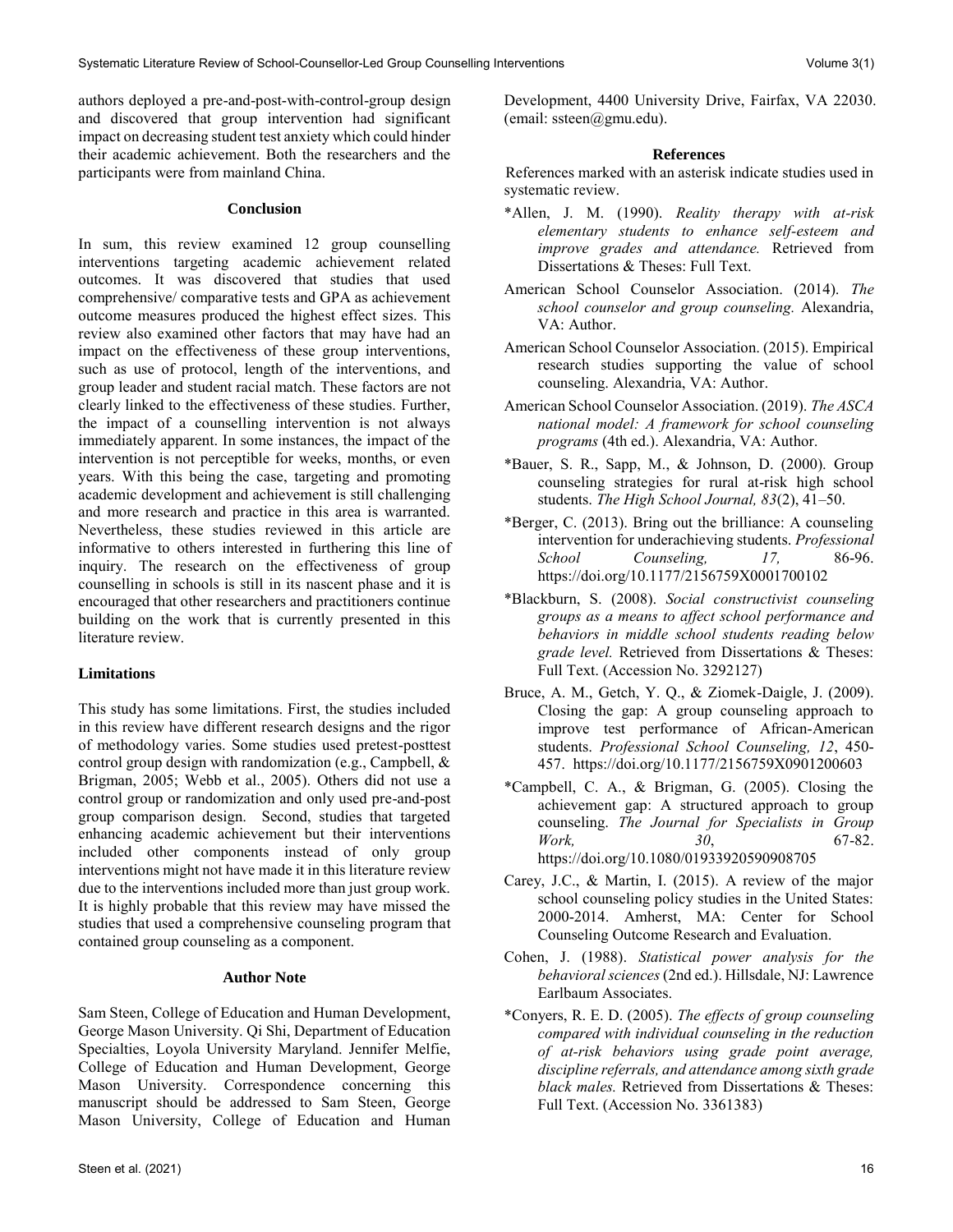- Cooper, C., Booth, A., Varley-Campbell, J., Britten, N., & Garside, R. (2018). Defining the process to literature searching in systematic reviews: A literature review of guidance and supporting studies. *BMC Medical Research Methodology, 18*, 85. <https://doi.org/10.1186/s12874-018-0545-3>
- Dimmitt, C., Carey, J. C., & Hatch, T. (2007). *Evidencebased school counseling: Making a difference with data-driven practices*. Thousand Oaks, CA: Corwin Press.
- Koffell, J. B. (2015). Use of recommended search strategies in systematic reviews and the impact of librarian involvement: A cross-sectional survey of recent authors. *PLoS One, 10* (5), 1-13. <https://doi.org/10.1371/journal.pone.0125931>
- Ellis, P. D. (2009). *Effect size calculators*. Retrieved from [https://www.polyu.edu.hk/mm/effectsizefaqs/calculat](https://www.polyu.edu.hk/mm/effectsizefaqs/calculator/calculator.html) [or/calculator.html](https://www.polyu.edu.hk/mm/effectsizefaqs/calculator/calculator.html)
- Every Student Succeeds Act of 2015, Pub. L. No. 114-95 § 114 Stat. 1177 (2015).
- Fehrmann, P., & Thomas, J. (2011). Comprehensive computer searches and reporting in systematic reviews. *Research Synthesis Methods, 2*, 15–32. <https://doi.org/10.1002/jrsm.31>
- Gerrity, D. A., & DeLucia-Waack, J. L. (2007). Effectiveness of groups in the schools. *Journal for Specialists in Group Work, 32,* 97-106. <https://doi.org/10.1080/01933920600978604>
- Gladding, S. (2012). *Group work: A counseling specialty*  (6th ed.). Upper Saddle River, NJ: Merrill Prentice Hall.
- Griffith, C., Mariani, M., McMahon, H. G., Zyromski, B., & Greenspan, S. B. (2019). School counseling intervention research: A 10-year content analysis of ASCA- and ACA-affiliated journals. *Professional School Counseling, 23*, 1-12. <https://doi.org/10.1177/2156759X19878700>
- Hempenstall, K. (2006). What does evidence-based practice in education mean? *Australian Journal of Learning Disabilities, 11*(2)*,* 83-92. <https://doi.org/10.1080/19404150609546811>
- \*Hinch, K. (1995). *The impact of a group counseling model using academic achievement and self-esteem in dropout prevention.* Retrieved from Dissertations & Theses: Full Text. (Accession No. 9616890)
- Hoag, M. J., & Burlingame, G. M. (1997). Evaluating the effectiveness of child and adolescent group treatment: A meta-analytic review. *Journal of Clinical Child Psychology, 26*, 234-246. [https://doi.org/10.1207/s15374424jccp2603\\_](https://doi.org/10.1207/s15374424jccp2603_)
- Kayler, H. & Sherman, J. (2009). At-risk ninth-grade students: A psychoeducational group approach to increase study skills and grade point averages. *Professional School Counseling, 12*, 434-439. [https://doi.org/10.5330/PSC.n.2010-12.434.](https://doi.org/10.5330/PSC.n.2010-12.434)
	-
- Kraus, S., Breier, M. & Dasí-Rodríguez, S. (2020). The art of crafting a systematic literature review in entrepreneurship research. *International Entrepreneurship and Management Journal, 16***,**  1023–1042. [https://doi.org/10.1007/s11365-020-](https://doi.org/10.1007/s11365-020-00635-4) [00635-4](https://doi.org/10.1007/s11365-020-00635-4)
- Kulic, K., Horne, A., & Dagley, J. (2004). A comprehensive review of prevention groups for children and adolescents. *Group Dynamics: Theory, Research, and Practice*, *8,* 139-151. [https://doi.org/10.1037/1089-](https://doi.org/10.1037/1089-2699.8.2.139) [2699.8.2.139](https://doi.org/10.1037/1089-2699.8.2.139)
- Lefebvre, C., Manheimer, E., Glanville, J., Higgins, J. P. T., & Green, S. (2011). *Cochrane handbook for systematic reviews of interventions*. Oxfordshire, UK: The Cochrane Collaboration.
- McGannon, W., Carey, J.C., and Dimmitt, C. (2005). *The Current Status of School Counseling Outcome Research*. Amherst: MA: The Ronald H. Fredrickson Center for School Counseling Outcome Research and Evaluation.
- Mullen, P. R., Stevens, H., & Chae, N. (2019). School counselors' attitudes toward evidence-based practices. *Professional School Counseling*, *22*, 1-11. <https://doi.org/10.1177/2156759X18823690>
- Muller, L., E. (2000). A 12-session European American led group counseling intervention for African American females. *Professional School Counseling, 3,* 264-270.
- National Education Commission on Time and Learning. (1994). *Prisoners of time.* Washington, DC: U.S. Government Printing Office.
- Petticrew, M., & Roberts, H. (2006). *Systematic reviews in the social sciences: A practical guide*. Oxford: Blackwell Publishing.
- Prout, S. M., & Prout, H. T. (1998). A meta-analysis of school-based studies of counseling and psychotherapy: An update. *Journal of School Psychology, 36,* 121-136. [https://doi.org/10.1016/S0022-4405\(98\)00007-7](https://doi.org/10.1016/S0022-4405(98)00007-7)
- Rose, J. & Steen, S. (2014). The achieving success everyday group counseling model: Fostering resiliency in middle school students. *Professional School Counseling, 18*, 28-37. <https://doi.org/10.1177/2156759X0001800116>
- Rothstein, H. R., Sutton, A. J., & Borenstein, M. (2005). Publication Bias in Meta-Analysis. In H.R. Rothstein, A.J. Sutton & M. Borenstein (Eds.), *Publication Bias in Meta-Analysis – Prevention, Assessment and Adjustments.* Chichester, UK: John Wiley & Sons.
- Russell, C. L. (2005). An overview of the integrative research review. *Progress in Transplantation*, *15*, 8- 13[. https://doi.org/10.1177/152692480501500102](https://doi.org/10.1177/152692480501500102)
- \*Shechtman, Z. (1993). School adjustment and small‐group therapy: An Israeli study. *Journal of Counseling & Development,* 72, 77-81. <https://doi.org/10.1002/j.1556-6676.1993.tb02281>